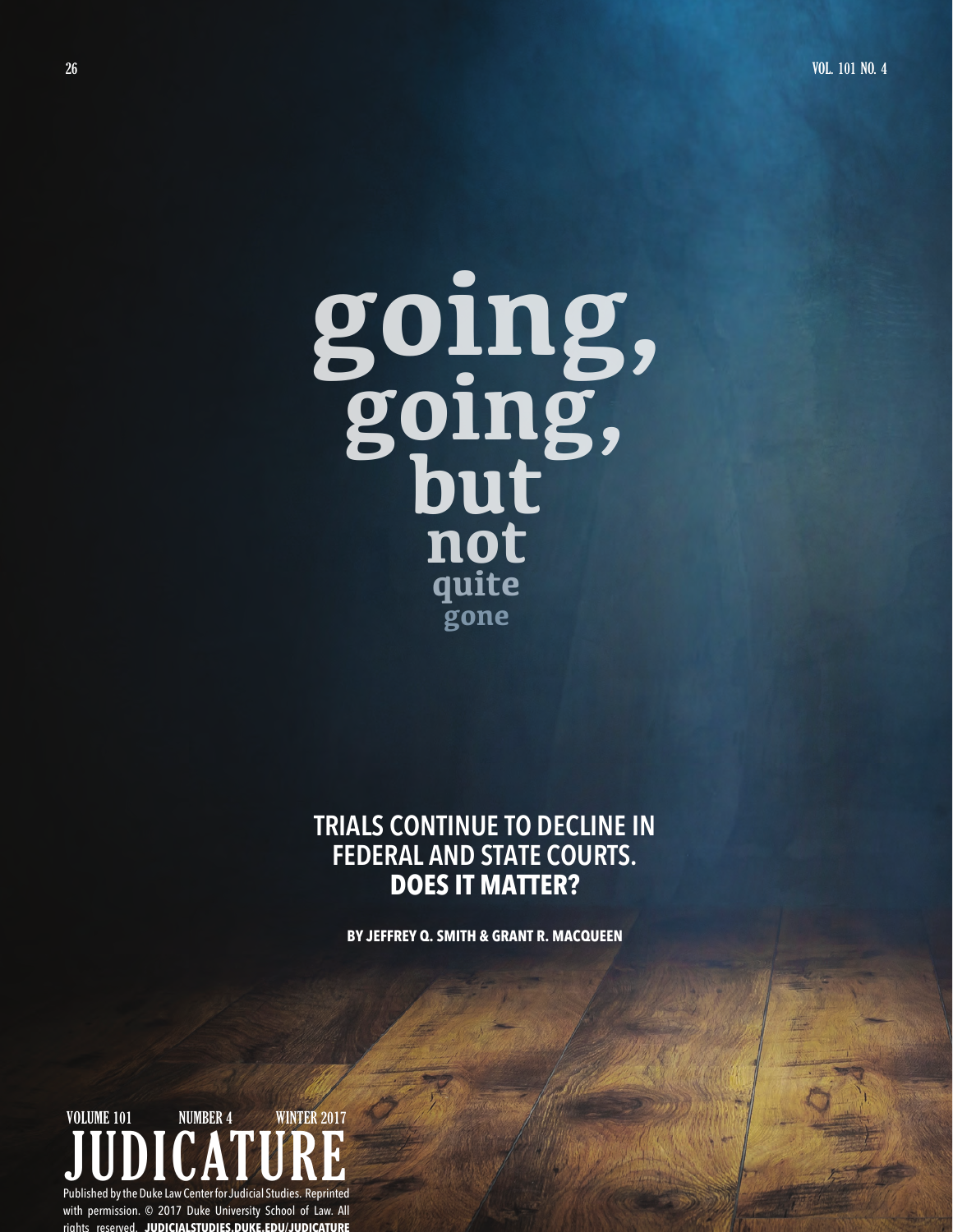**rials, particularly jury trials, once played a central role in the American legal system.1 No longer.2 While trial remains a theoretical possibility in every case, the reality is quite different. Trials occur rarely, typically only in the most intractable disputes.3 The pronounced disappearance of trials seems to have largely escaped the attention of Hollywood,4 the literary community,5 and the mainstream media,6 but this development**  is well known to judges,<sup>7</sup> other court personnel,<sup>8</sup> liti**gators, 9 and academics.10 However, even those "in the know" often do not appreciate just how rare trials have become. T** 

4 **This article documents and quantifies the continuing disappearance of trials. It confirms that today a trial is very much the exception, rather than the rule, regardless of jurisdiction (federal or state), type of case (criminal or civil), type of trial (bench or jury), or type of claim (contract, tort, etc.).11 The article also outlines the principal reasons why trials have diminished and some of the resulting consequences. Although trials are not likely to disappear altogether, they seem virtually certain to remain on the endangered list for years, and perhaps forever, primarily because Supreme Court decisions have made case disposition by motion more likely, and parties in both civil and criminal cases are increasingly drawn to what they perceive to be readily available, less expensive, and more attractive alternatives.**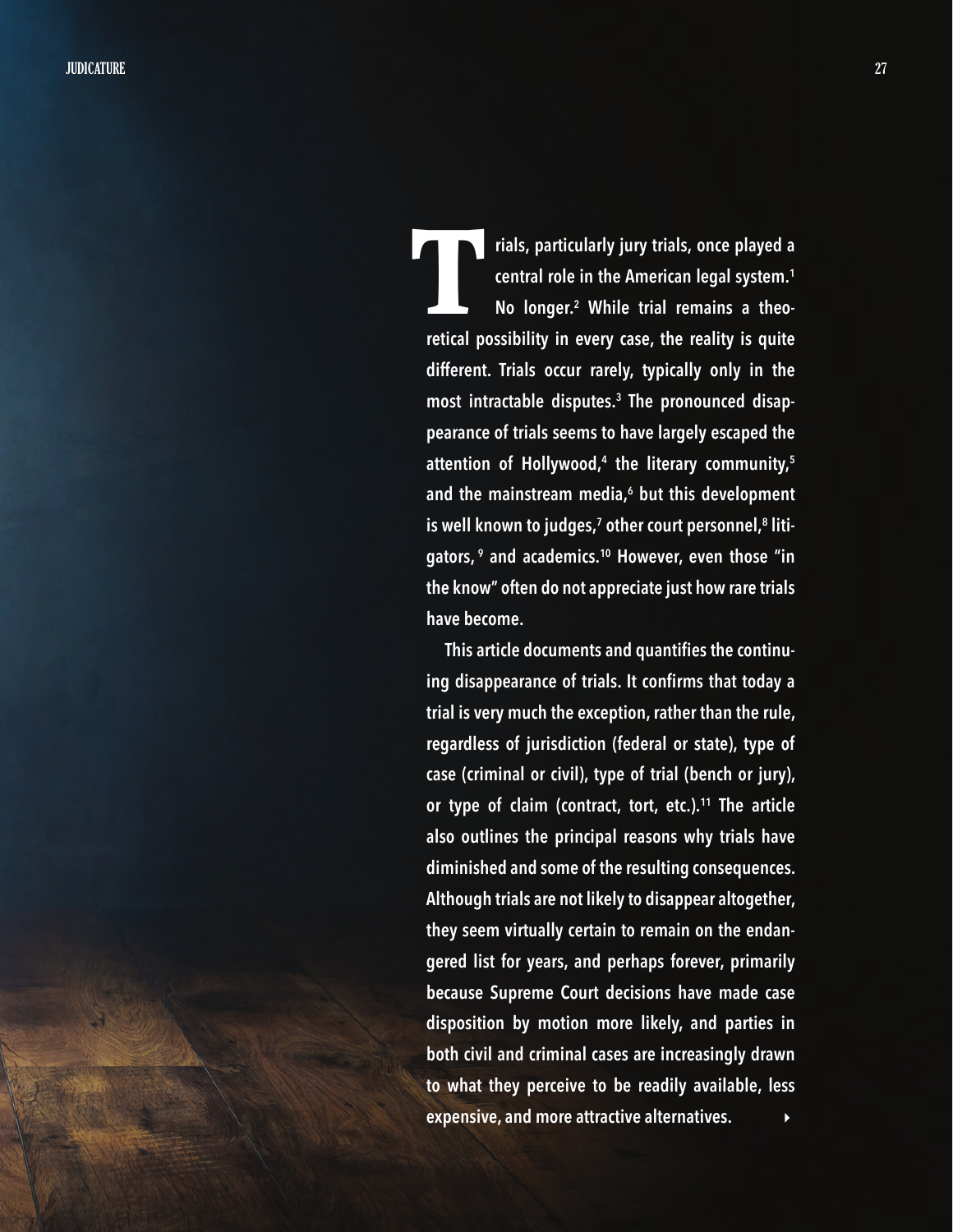**DIMINISHING TRIALS ARE NOT A NEW PHENOMENON.** To the contrary, there has been a "century-long decline in the portion of cases terminated by trial" and a more than "twenty-five year decline in the absolute number of civil trials."12 When the Federal Rules of Civil Procedure were first promulgated in 1938, approximately 20 percent of all civil cases were resolved by trial.<sup>13</sup> By 1962, trials still accounted for roughly 12 percent of all civil dispositions in federal court.<sup>14</sup> But 40 years later, the rate of disposition by trial in civil cases had fallen to less than 2 percent, even as the total number of civil dispositions grew dramatically.15 Today, approximately 1 percent of all civil cases filed in federal court are resolved by trial — the jury trial disposition rate is approximately 0.7 percent, and the bench trial disposition rate is even lower.<sup>16</sup> The absolute number of civil trials in district courts is lower today than it was at any time in the last 55 years (the period for which comprehensive data are available). It is not surprising, therefore, that astute commentators believe civil trials in federal court are "approaching extinction."<sup>17</sup>

The pattern in federal criminal cases is similar, although not quite as pronounced. By the end of World War II, plea bargains or dismissals resolved approximately 80 percent of all criminal cases in the federal courts, and trials accounted for the remaining 20 percent.<sup>18</sup> The percentage stayed roughly the same until the early 1980s. However, following passage of the federal sentencing guidelines in the mid-1980s, the percentage of criminal cases resolved by trial significantly declined. By 2000, it was just 6 percent, and by 2010, the rate of disposition by trial in criminal cases was less than 3 percent.<sup>19</sup> Today, trials only occur in approximately 2 percent of federal criminal cases.20 As Judge William Young of the U.S. District Court for the District of Massachusetts explains: "Today, our federal criminal justice system is all about plea bargaining. Trials — and, thus, juries — are largely extraneous."21

Of course, many more cases are filed, and ultimately resolved, in state courts.<sup>22</sup> But, if anything, there is even less likelihood of a case proceeding to trial in state court than in federal court.<sup>23</sup> One study found that by 2002, civil cases were resolved by juries in state court less than 1 percent of the time. $24$  The comparable number for criminal cases was 1.3

percent.<sup>25</sup> The rates are even lower today.<sup>26</sup> Primarily due to foreclosure cases growing out the mortgage crisis, bench trials remain common in a few state courts, but rarely occur in others.<sup>27</sup>

**WHILE IT IS "BEYOND DISPUTE"** that trials occur less and less frequently,<sup>28</sup> accurately measuring the extent of the decline is not a simple task.29 The relevant data are neither uniform nor comprehensive, especially at the state court level. Definitional issues abound, starting with the most basic: What is a trial? The Administrative Office of the United States Courts, which compiles federal judicial statistics, defines a "trial" as "a contested proceeding where evidence is introduced," thereby including all hearings on temporary restraining orders, hearings on preliminary injunctions, hearings on contested motions, and other contested proceedings in which evidence is introduced.<sup>30</sup> This evidencebased formulation, which certainly conflicts with the popular understanding of the term, $31$  expands the number of trials exponentially because a single case can actually give rise to multiple trials.32 This only makes that much more striking the paucity of reported trials measured in this manner.<sup>33</sup> Likewise, in many state court data compilations, a trial is deemed to occur whenever a jury is impaneled, regardless of whether the jury reaches a verdict.<sup>34</sup> This practice also tends to inflate the number of trials that are reported. In all events, data on trials

# **APPENDIX 1 NUMBER OF JURY TRIALS COMPLETED BY CALENDAR YEAR IN U.S. DISTRICT COURTS**  *(2000 - 2015)*

| <b>YEAR</b> | <b>CIVIL JURY</b> | <b>CRIMINAL</b><br><b>JURY</b> | TOTAL JURY<br><b>TRIALS</b> |
|-------------|-------------------|--------------------------------|-----------------------------|
| 2000        | 3,404             | 3,489                          | 6,893                       |
| 2001        | 2,980             | 3,358                          | 6,338                       |
| 2002        | 2,650             | 3,232                          | 5,882                       |
| 2003        | 2,603             | 3,500                          | 6,103                       |
| 2004        | 2,411             | 3,774                          | 6,185                       |
| 2005        | 2,312             | 3,768                          | 6,080                       |
| 2006        | 2,097             | 3,366                          | 5,463                       |
| 2007        | 2,269             | 3,213                          | 5,482                       |
| 2008        | 2,175             | 3,150                          | 5,325                       |
| 2009        | 2,138             | 3,052                          | 5,190                       |
| 2010        | 2,154             | 2,928                          | 5,082                       |
| 2011        | 2,083             | 2,727                          | 4,810                       |
| 2012        | 2,136             | 2,558                          | 4,694                       |
| 2013        | 2,025             | 2,492                          | 4,517                       |
| 2014        | 1,922             | 2,220                          | 4,142                       |
| 2015        | 1,882             | 1,807                          | 3,689                       |
| 2016        | 1,758             | 1,889                          | 3,647                       |

 *ANNUAL REPORTS OF THE A.O., TABLE T-1*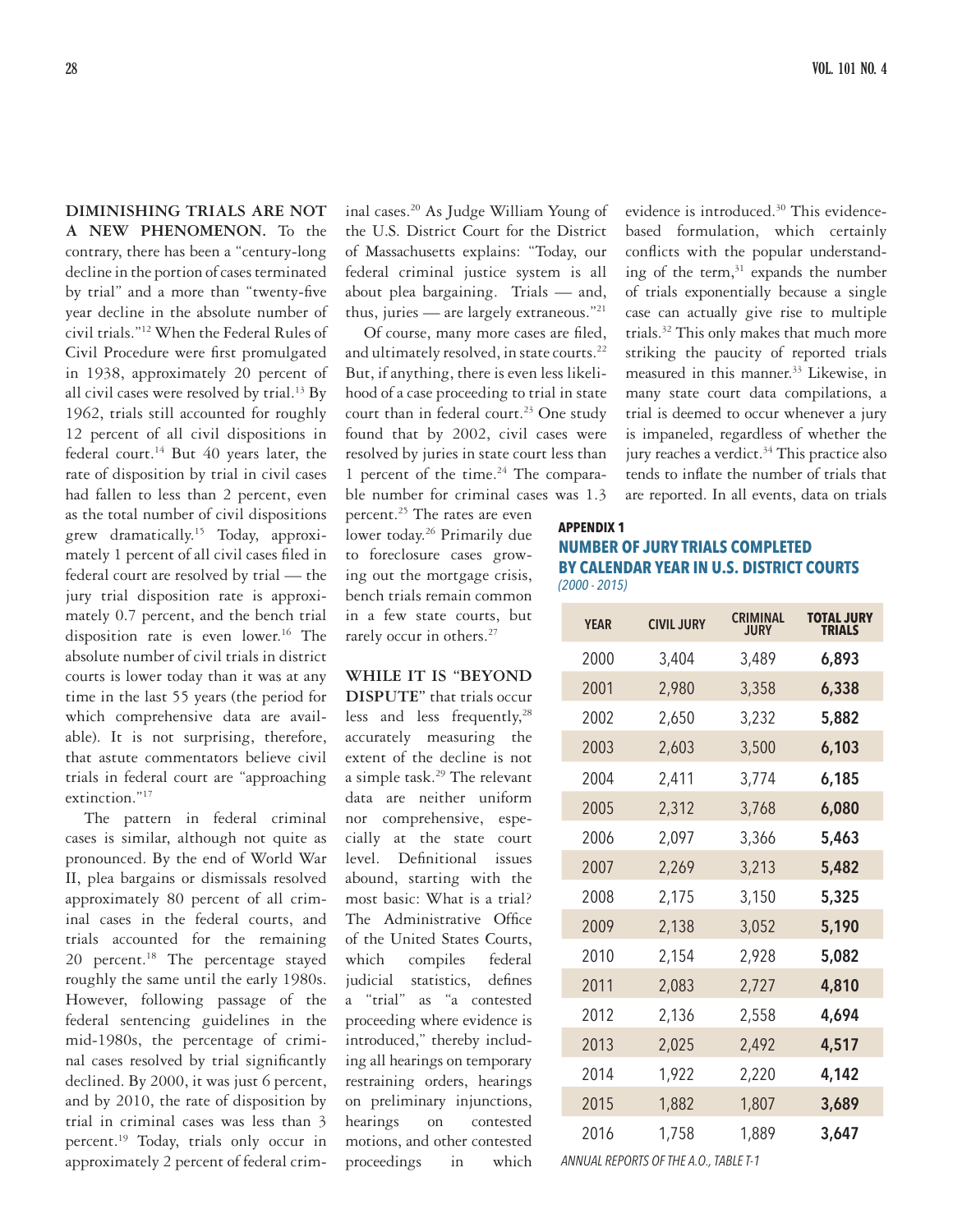need to be reviewed with care, qualified as appropriate, and interpreted carefully. We make every attempt to do so here.

## **FEDERAL COURTS**

Between 1938 and 2009, "there was a decline in the percentage of civil cases

# **APPENDIX 2 NUMBER OF JURIES SELECTED IN U.S. DISTRICT COURTS BY YEAR**   *(1996 - 2015)*

| <b>YEAR</b> | <b>TOTAL JURIES</b><br>SELECTED |
|-------------|---------------------------------|
| 1996        | 10,338                          |
| 1997        | 9,771                           |
| 1998        | 9,390                           |
| 1999        | 8,750                           |
| 2000        | 8,161                           |
| 2001        | 7,340                           |
| 2002        | 6,967                           |
| 2003        | 6,906                           |
| 2004        | 6,925                           |
| 2005        | 6,839                           |
| 2006        | 6,193                           |
| 2007        | 6,039                           |
| 2008        | 6,050                           |
| 2009        | 5,378                           |
| 2010        | 5,332                           |
| 2011        | 5,565                           |
| 2012        | 4,899                           |
| 2013        | 4,656                           |
| 2014        | 4,278                           |
| 2015        | 4,149                           |
| 2016        | 3,887                           |

going to trial of over 90%."35 There has also been an enormous decline in the absolute number of trials.<sup>36</sup> In 1962, there were 50,320 total civil case dispositions — 5,802, approximately 12 percent, were by trial.<sup>37</sup> There were also 33,110 criminal defendants whose cases were resolved that year — 5,097, approximately 15 percent, were by trial.<sup>38</sup>

The high watermark for civil trials occurred in 1985. That year, federal courts resolved 268,070 civil cases, more than five times the number disposed of in 1962, and there were 12,529 trials (6,276 bench trials and 6,253 jury trials).39 In criminal cases, 1990 was the most active year, when there were 7,874 trials (6,181 jury trials and 1,693 bench trials) in a universe consisting of 56,519 defendants.<sup>40</sup> There has been a continuing decline in both the percentage and the absolute number of trials in more recent years.

#### *Recent National Data*

There are a number of different metrics pertaining to trials in the federal district courts. One metric focuses on civil and criminal trials completed per year, where a trial includes any hearing or proceeding in which evidence is introduced. There were 20,581 such trials in federal district courts in 1997, 15,830 in 2005 and 11,754 in 2016. $41$  Thus, by this measure, trials diminished by approximately 43 percent in just under 20 years.

But many of the trials were not case dispositive (i.e., they did not involve liability or guilt determinations). Jury trials constituting liability or guilt determinations show a much larger decrease over time. For example, there were 4,765 civil jury trials on the merits in 1990 and 1,758 such cases in 2016, representing a decrease of more than 60 percent.<sup>42</sup> Similarly, there were 5,061 criminal jury trials resolving guilt or innocence in 1990 but only 1,889 such

trials in 2016, a decrease of 63 percent. $43$ The statistics for the last 16 years are set forth in Appendix 1 (previous page). Even during this more abbreviated period, the number of civil jury trials on the issue of liability decreased by 48 percent,<sup>44</sup> and the number of criminal jury trials on the issue of guilt decreased by 46 percent, such that the total "on the merits" jury trials in federal court decreased by 47 percent.<sup>45</sup>

Another federal court trial metric examines civil and criminal case termination based on the stage at which resolution occurs. For example, in 1990, a total of 213,429 civil cases were terminated, and 9,236 cases (4.3 percent) were ended "during or after trial" (4,783 by jury and  $4,480$  nonjury).<sup>46</sup> In 2016, by contrast, 271,302 civil cases were terminated, but only 2,781 cases (1 percent) ended "during or after trial" (1,965 jury and 816 nonjury). $47$  Measured this way, the absolute decrease in trials was 70 percent. Similar reductions occurred in criminal cases.<sup>48</sup>

Still another measure of trial activity is the total number of juries picked to serve in civil and criminal cases in the federal district courts. That number has declined, markedly and quite steadily, as shown in Appendix 2 (at left). In 1996, a total of 10,338 juries were selected, but in 2016 the total was just 3,887. Thus, during a 20-year period, the number of juries picked in federal courts decreased by 63 percent. $49$ 

Given this decrease in trials, it is hardly surprising that the number of trials per district court judge also diminished significantly over time. In 1962, there were, on average, 21 merits trials in civil cases (10 jury/11 bench) per district court judgeship each year.<sup>50</sup> By 1985, the number of merits trials per district court judgeship increased to  $24$  (12 jury/12 bench).<sup>51</sup> But, thereafter, ANNUAL REPORTS OF THE A.O., TABLE S-16 & J-10 innocence in 1990 but only 1,889 such the number of merits trials per district ▶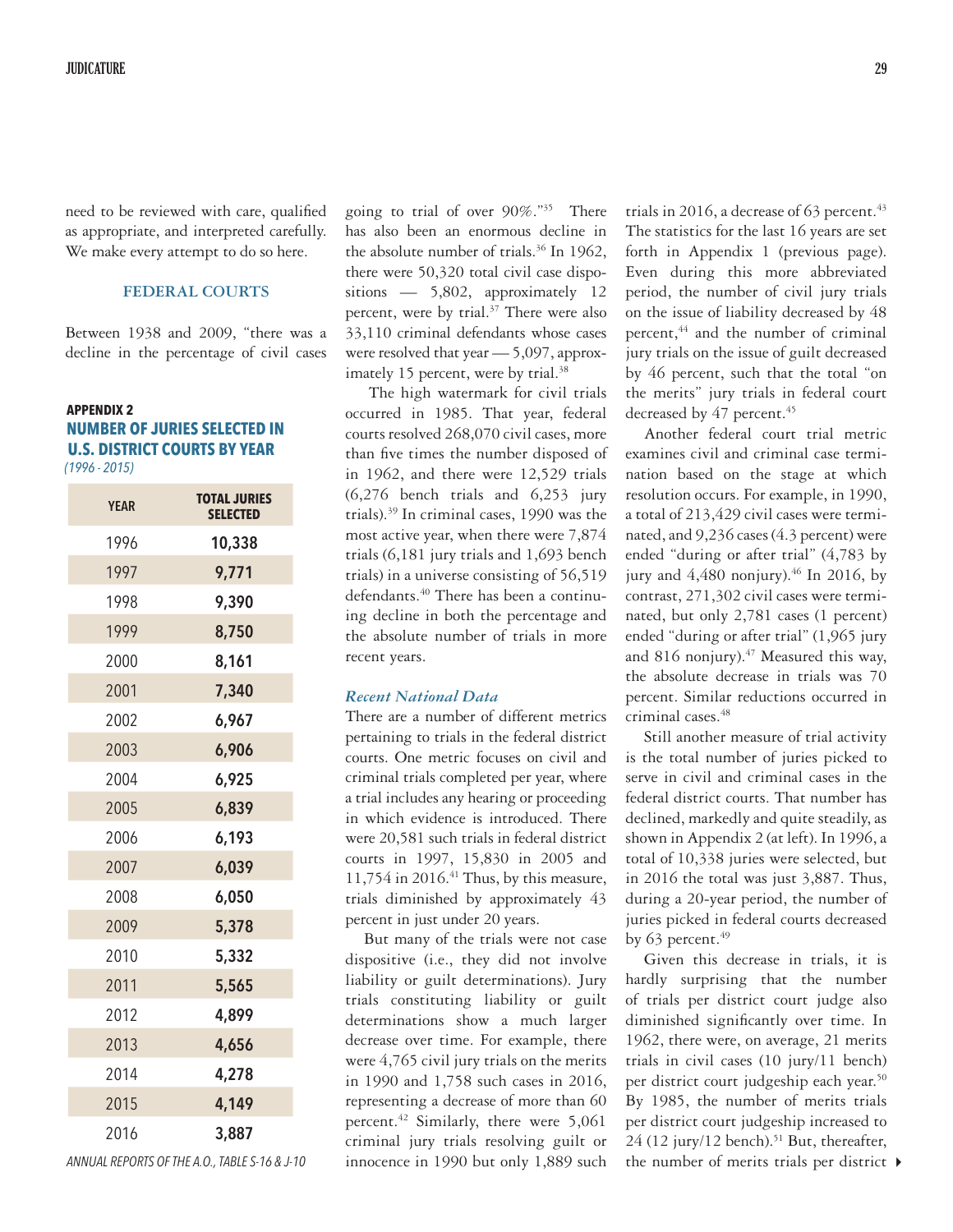court judgeship began to decline rapidly such that, by 2006, there were half as many merits trials per judgeship as in  $1962.^{52}$  By 2015, the average number of merits trials per district court judgeship per year was just  $4(3)$  jury and 1

nonjury).53 This is not to suggest that district court judges were working less over the years. To the contrary, as discussed *infra*, available evidence indicates that the average hours worked by a district court judge increased substantially during this time period. The statistics plainly show the judicial time was not spent trying cases.

As trials per judge diminished, so did the amount of time judges spent on the bench.<sup>54</sup> In 1980, the mean total hours on the bench per active district court judgeship was 790. In 2013, the mean total hours on the bench per district court judgeship was 430, less than two hours per day, a reduction of 46 percent.<sup>55</sup> There were some district courts averaging fewer than 200 courtroom hours per judgeship per year, less than one hour per day.<sup>56</sup> The mean time on the bench has continued to

decrease, even as the overall workload in the district courts has continued to increase.57 Once again, what has changed is the nature of the work performed by the courts, as more cases are decided by motion and as judges spend more time managing existing caseloads.<sup>58</sup>

The nature of the civil cases being tried has also changed. Professors Marc Galanter and Angela Frozena report that in 1962, more than 50 percent of all trials involved tort claims, and 20 percent involved contract claims. By 2016, less than 12 percent of the trials involved tort claims, and contract claims comprised 18 percent. Conversely, civil rights cases accounted for less than 1 percent of the trials in 1968, but they constituted more than 30 percent of the trials in 2010, and 27 percent of the trials in 2016. Prisoners' petitions have

THIS IS NOT TO SUGGEST THAT DISTRICT COURT JUDGES WERE WORKING LESS OVER THE YEARS. THE AVERAGE HOURS WORKED BY DISTRICT COURT JUDGE INCREASED SUBSTANTI JRING THIS ME PERIOD. THE STATISTICS PLAINLY SHOW THE JUDICIAL TIME WAS NOT SPENT TRYING CASES.

also increased significantly over time as a percentage of trials and now represent a material share of all trials.<sup>59</sup>

# *Activity in the Southern District of New York and the Eastern District of New York*

With 28 approved judgeships, the Southern District of New York (SDNY) is one of the two largest districts in the federal judiciary. Historically, it has been one of the busiest courts and has been known for handling many important and high-profile civil and criminal cases.60 While not as large, the Eastern

District of New York (EDNY), with 15 approved judgeships, enjoys a similar, well-earned reputation. Both courts benefit from a hard-working group of senior judges (there are 15 in the SDNY and 14 in the EDNY) who add experi-

> ence, depth, and capacity to each district.<sup>61</sup> Given their size and stature, these districts serve as a helpful case study in observing the national trend of decreasing trials at a local level.

> Consistent with the national data, there has been a significant decrease in the number of trials completed in both the EDNY and the SDNY as measured using the evidence-based standard (see Appendix 3, next page). $62$  Once again, many of these "trials" are not liability or guilt determinations. As depicted in Appendix 4 (available online at http://judicialstudies.duke.edu/judicature), jury trials that do reflect liability or guilt outcomes show a much more pronounced decrease over time. Thus, the data capturing completed trial activity on the merits in the EDNY and SDNY are consistent with national trends.63 For example, in 1999, there were 224 jury trials

completed in the EDNY (130 civil and 94 criminal) and 292 jury trials completed on the merits in the SDNY (181 civil and 111 criminal). Slightly more than 15 years later, in 2015, there were just 98 jury trials completed in the EDNY (57 civil and 41 criminal) and 131 jury trials completed in the SDNY (76 civil and 55 criminal), $64$  representing a decline of 56 percent in the EDNY and 55 percent in the SDNY from 1999 to 2015. In 2016, it was much the same story — 90 jury trials were completed in the EDNY, and 129 jury trials were completed in the SDNY.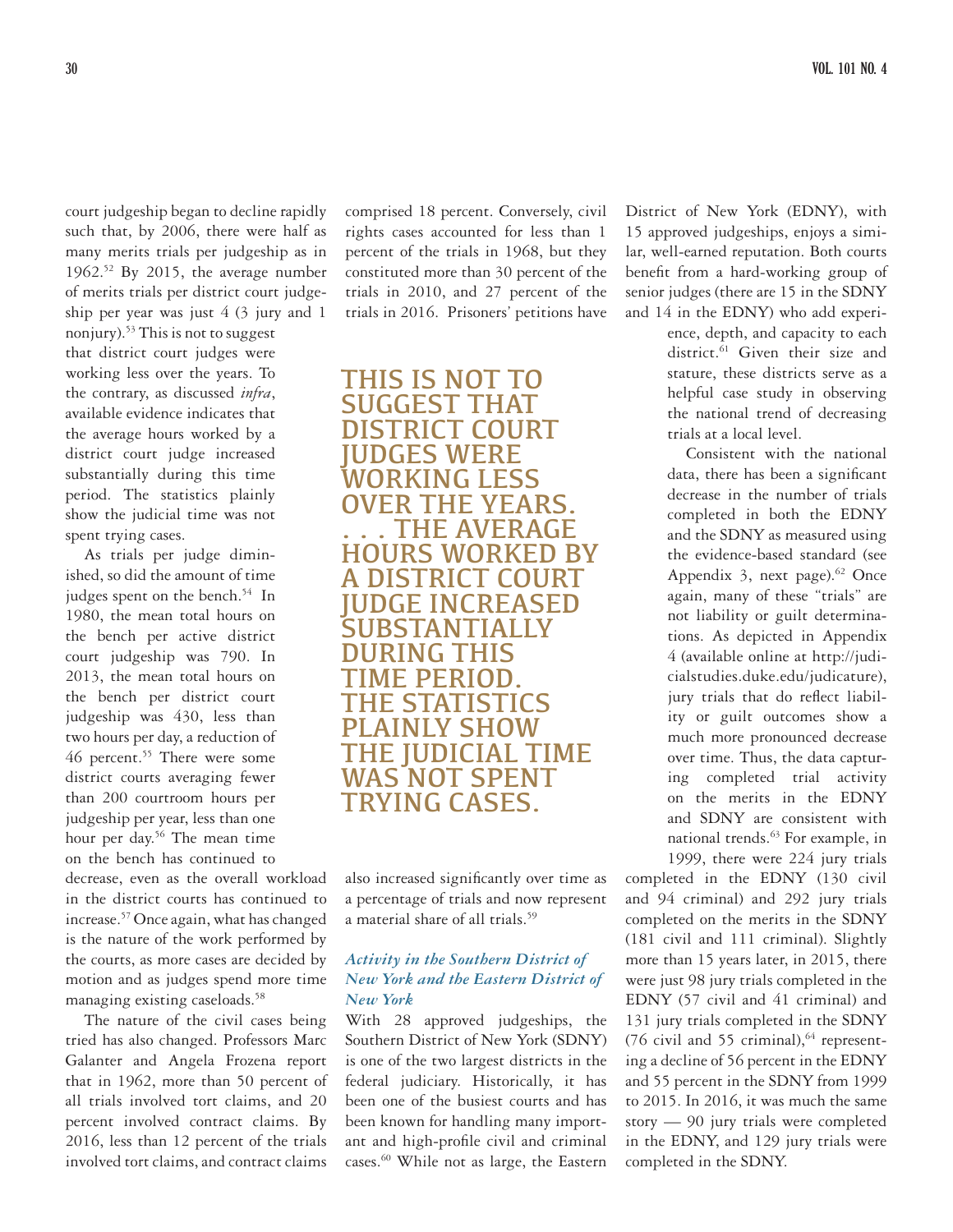The number of juries selected in the EDNY and the SDNY also confirms the diminishing trials occurring in these venues. In 1998, there were 232 juries selected in the EDNY (15.5 per judgeship) and 375 juries selected in the SDNY (13.4 per judgeship). By 2005, the figures were 184 (12.3 per

# **APPENDIX 3 COMPLETED TRIALS IN THE EDNY AND SDNY IN SELECTED YEARS**

| <b>YEAR</b> | <b>EDNY</b> | <b>SDNY</b> |
|-------------|-------------|-------------|
| 1997        | 551         | 742         |
| 2000        | 502         | 528         |
| 2005        | 240         | 433         |
| 2010        | 326         | 268         |
| 2011        | 353         | 267         |
| 2012        | 290         | 449         |
| 2013        | 275         | 385         |
| 2014        | 252         | 432         |
| 2015        | 251         | 382         |
| 2016        | 239         | 424         |

*ANNUAL REPORTS OF THE A.O., TABLE T-1*

#### **APPENDIX 5**

# **NUMBER OF JURIES PER ACTIVE DISTRICT COURT JUDGE IN THE EDNY AND SDNY PER YEAR** *(2010 - 2015)*

| <b>YEAR</b> | <b>EDNY</b><br><b>JURIES</b> / | <b>PER ACTIVE</b><br><b>JUDGE</b> | <b>SDNY</b><br><b>JURIES</b> | $\sqrt{ }$     | <b>PER ACTIVE</b><br><b>JUDGE</b> |
|-------------|--------------------------------|-----------------------------------|------------------------------|----------------|-----------------------------------|
| 2010        | 150<br>$\sqrt{2}$              | 10                                | 182                          | $\sqrt{ }$     | 6.5                               |
| 2011        | 150<br>$\overline{1}$          | 10                                | 177                          | $\overline{I}$ | 6.3                               |
| 2012        | 157<br>$\sqrt{ }$              | 10.5                              | 160                          | $\sqrt{ }$     | 5.7                               |
| 2013        | 147<br>$\prime$                | 9.8                               | 141                          | I              | 5                                 |
| 2014        | 133<br>$\sqrt{2}$              | 8.9                               | 177                          | $\sqrt{ }$     | 6.3                               |
| 2015        | 127                            | 8.5                               | 152                          | $\prime$       | 5.4                               |
| 2016        | 123                            | 8.2                               | 140                          | $\prime$       | 5                                 |

judgeship) and 234 (8.4 per judgeship), respectively.<sup>65</sup> The data for more recent years, shown in Appendix 5 below, indicate a continuing decline: In 2015, there were 127 juries selected in the EDNY (8.5 per judgeship) and 152 in the SDNY (5.4 per judgeship). In 2016, the numbers were down again: 123 juries (8.2 per judgeship) selected in the EDNY and 140 (five per judgeship) in the SDNY. Note, however, that the per-judge calculations exclude the trial contributions made by senior judges. Assuming (conservatively) that senior judges try cases at the minimum level of activity to which they must commit (i.e., one quarter of a normal schedule), the number of jury trials per active judge diminishes even more given the number of senior judges in each district.<sup>66</sup> Judicial vacancies could also impact the calculations.

While the number of trials continues to decline, the EDNY judges and the SDNY judges averaged 706 and 645 hours on the bench each year, respectively. $67$  These are among the highest totals in the country.<sup>68</sup> Indeed, the district court judges in the Second

Circuit have more on-bench time than the district courts in any other circuit by a large margin.<sup>69</sup>

# **STATE COURTS**

The data concerning state court trial activity are neither as comprehensive nor as current and consistent as the federal court data. The leading resource for state court data is the National Center for State Courts.

The state court database — which only goes back a few years, unlike the federal data — shows that in 2015, 21 states, representing a significant portion of the country, reported data on total civil dispositions in courts of general jurisdiction, including the number of jury trials and bench trials.70 Pennsylvania reported the highest civil jury trial disposition rate at 0.53 percent. Other large states reported low civil jury trial rates, including California (0.21 percent), Texas (0.47 percent), Florida (0.18 percent), and New Jersey (0.12 percent). These outcomes were consistent with results from prior years. In 2014, Alabama reported that 1.53 percent of civil dispositions were resolved in jury trials , and all other reporting states had lower civil jury trial rates. In 2013, 20 states reported civil disposition data in courts of general jurisdiction. No state had a civil jury trial rate higher than 0.62 percent (Nebraska), and fully 18 states reported jury trial rates of equal to or less than 0.55 percent, including Pennsylvania (0.55 percent), Texas (0.47 percent), Michigan (0.47 percent), Ohio (0.38 percent), Florida (0.20 percent), and California (0.18 percent). In 2012, 20 states reported civil disposition data. Only New York, separately discussed below, had a civil jury trial rate greater than 1 percent.<sup>71</sup>

Civil bench trials are also declining, except in those states still experiencing the effects of the mortgage crisis. For example, in 2015, in states such as Pennsylvania (1.5 percent), New Jersey (0.95 percent), and Connecticut (0.36 percent ), the civil bench trial rates were low; but in states such as Florida (10.05 percent), California (11.92 percent), and Texas (14.34 percent) the rates were much higher, reflecting significant real estate foreclosure activity.

Pennsylvania, and Texas) during the last  $\blacktriangleright$ In criminal cases, the jury trial rates for four large states (California, Florida,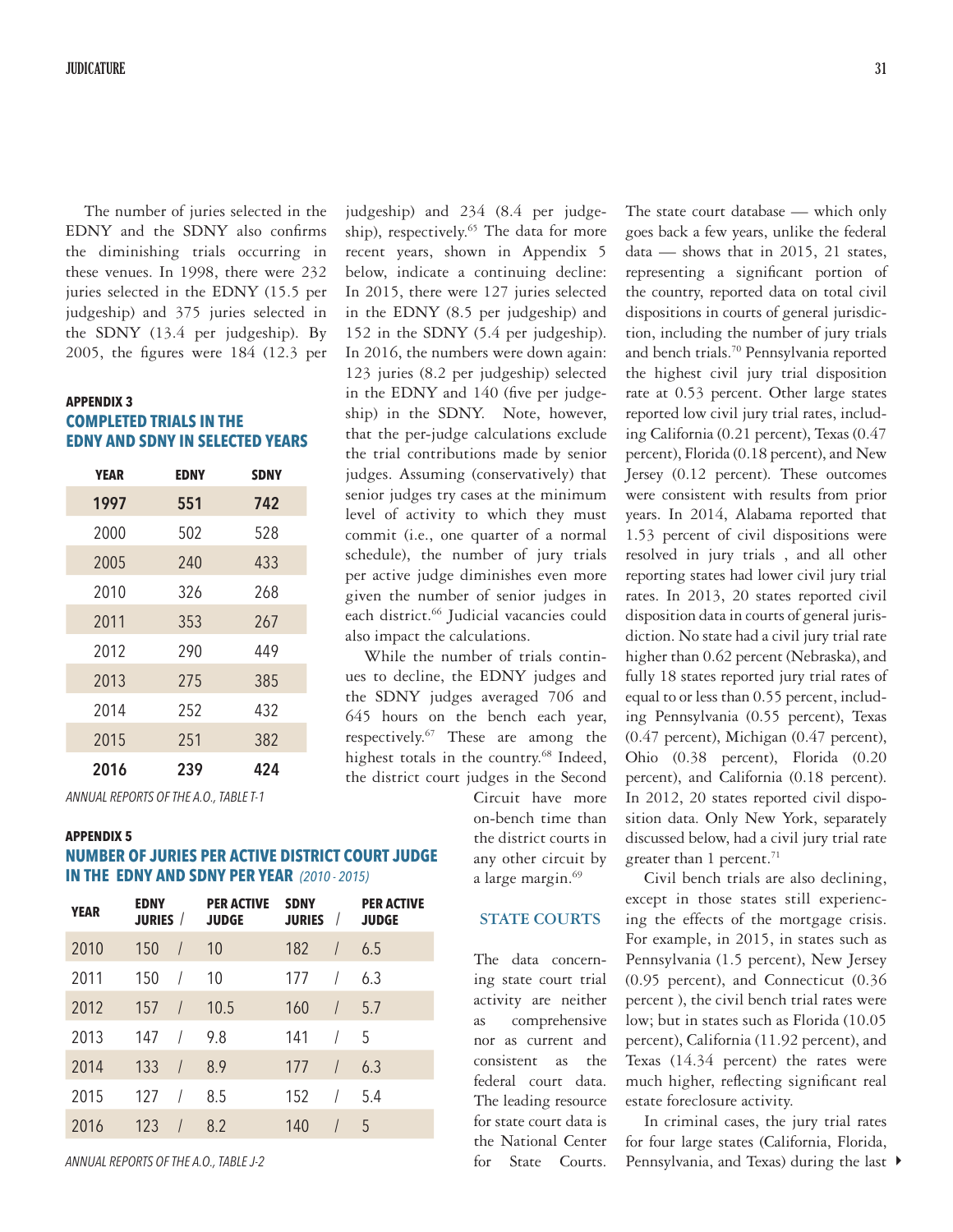four years are set forth in Appendix 6 (at right). The jury trial disposition rate was less than 2 percent in all four states and less than 1 percent in California. Trials in felony cases typically occur more frequently than in cases involving misdemeanors, which is consistent with research suggesting that cases involving larger potential penalties are less likely to be resolved through plea bargaining.<sup>72</sup>

#### *New York State*

In 2012, the most recent year for which comprehensive civil case statistics are available, the general jurisdiction courts of New York disposed of 177,457 civil cases.73 Slightly more than 2,000 of these cases were tried to a jury, representing 1.15 percent of all civil dispositions. There were also 1,430 bench trials, representing 0.8 percent of all civil dispositions. Although tort cases accounted for 36 percent of the total civil dispositions, they represented 84 percent of the cases tried to a jury (1,724 out of 2,048). Still, the jury trial rate for tort cases as a group was slightly less than 3 percent. Medical malpractice suits had the highest jury trial rate (5.9 percent), 277 jury trials out of 4,160 total dispositions.74

The data for criminal cases in New York are both more current and complete than the data for civil cases in New York. But, once again, as depicted in Appendix 7 (next page), a picture of limited trial activity emerges with the jury trial disposition rate hovering around 3 percent or less. Consistent with other states, a slightly higher trial rate occurs in felony cases. Unlike most states, where criminal trials outnumber civil trials, there are significantly more civil trials than criminal trials in New York. In both civil and criminal cases, the trial rates in New York remain meaningfully higher than in the surrounding states of Connecticut and New Jersey, as

set forth in Appendix 8 (available online at http://judicialstudies.duke.edu/judicature). This differential arises in part by differences in case mix between New York and Connecticut and New Jersey.

#### **CAUSES AND EFFECTS**

There are many reasons why trials have declined to the extent described here. We outline some of those reasons below.

drawing heavily on prior work done by a number of leading academics and members of the judiciary.

With respect to civil trials, Yale Law School Professor John Langbein contends that litigants "no longer go to trial because they no longer need to."<sup>75</sup> He believes, as do others,<sup>76</sup> that modern procedural rules have played a crucial role in rendering trials "obsolete" such that "pretrial civil procedure

## **APPENDIX 6 CRIMINAL DISPOSITIONS AND JURY TRIALS IN THE GENERAL JURISDICTION COURTS OF SELECTED STATES** *(2012-2015)*

| <b>YEAR</b>         | <b>TOTAL CRIM.</b><br><b>DISPOSITIONS</b> | <b>NUMBER OF JURY</b><br><b>TRIALS</b> | <b>JURY TRIAL %</b> |  |  |  |  |
|---------------------|-------------------------------------------|----------------------------------------|---------------------|--|--|--|--|
| <b>CALIFORNIA</b>   |                                           |                                        |                     |  |  |  |  |
| 2015                | 982,595                                   | 7,679                                  | 0.78%               |  |  |  |  |
| 2014                | 997,288                                   | 8,267                                  | 0.83%               |  |  |  |  |
| 2013                | 981,264                                   | 8,176                                  | 0.83%               |  |  |  |  |
| 2012                | 1,016,505                                 | 7,789                                  | 0.77%               |  |  |  |  |
|                     |                                           | <b>FLORIDA</b>                         |                     |  |  |  |  |
| 2015                | 166,456                                   | 3,054                                  | 1.83%               |  |  |  |  |
| 2014                | 176,258                                   | 3,163                                  | 1.79%               |  |  |  |  |
| 2013                | 184,195                                   | 3,436                                  | 1.87%               |  |  |  |  |
| 2012                | 187,305                                   | 3,406                                  | 1.82%               |  |  |  |  |
|                     |                                           | <b>TEXAS</b>                           |                     |  |  |  |  |
| 2015                | 268,439                                   | 2,605                                  | 0.97%               |  |  |  |  |
| 2014                | 264,431                                   | 2,495                                  | 0.94%               |  |  |  |  |
| 2013                | 267,202                                   | 2,782                                  | 1.04%               |  |  |  |  |
| 2012                | 269,278                                   | 3,034                                  | 1.13%               |  |  |  |  |
| <b>PENNSYLVANIA</b> |                                           |                                        |                     |  |  |  |  |
| 2015                | 162,748                                   | 1,970                                  | 1.17%               |  |  |  |  |
| 2014                | 173,414                                   | 2,047                                  | 1.18%               |  |  |  |  |
| 2013                | 173,327                                   | 2,173                                  | 1.25%               |  |  |  |  |
| 2012                | 169,549                                   | 2,449                                  | 1.44%               |  |  |  |  |
|                     |                                           |                                        |                     |  |  |  |  |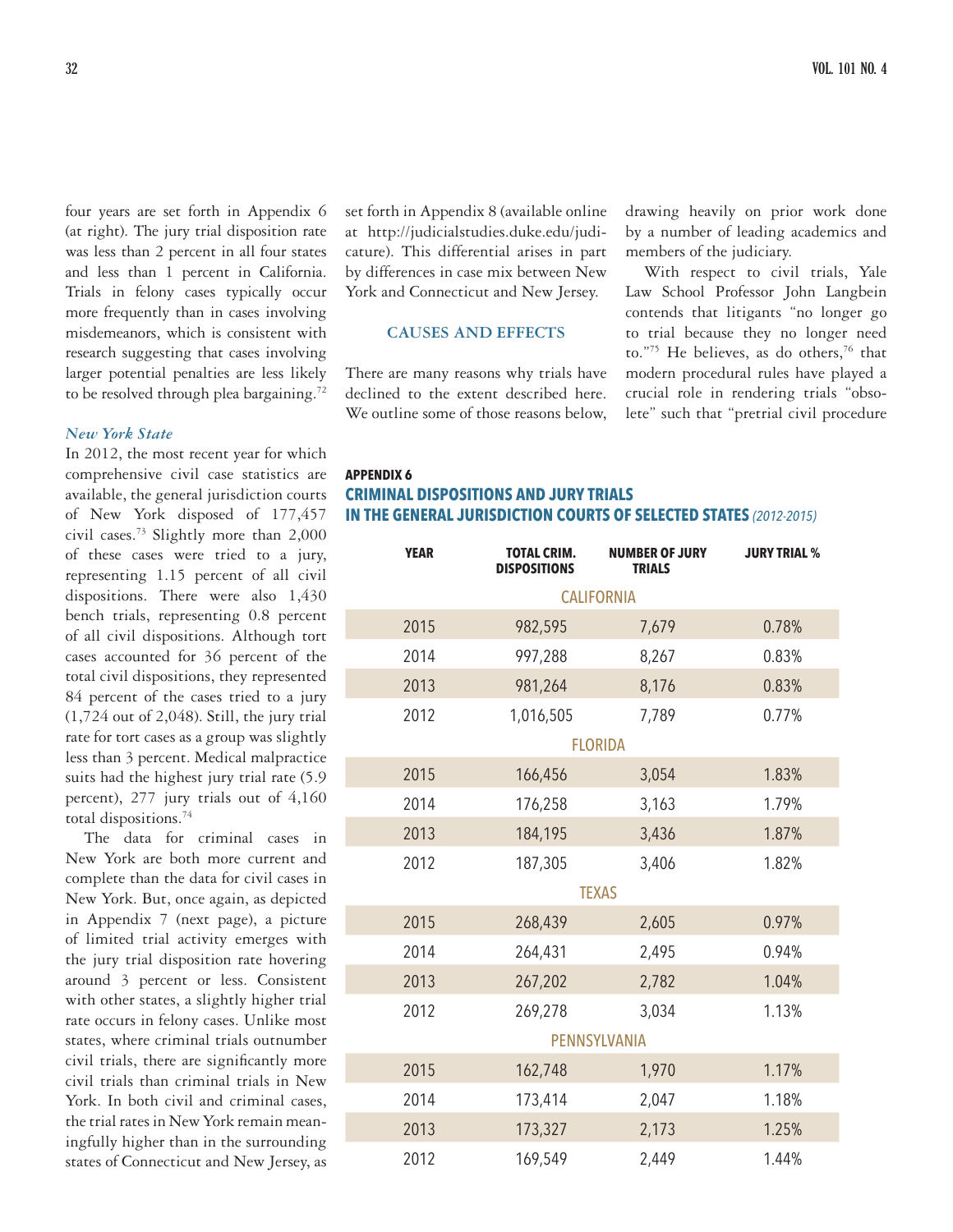has become nontrial civil procedure."77 Langbein believes that the expansive discovery provisions in the Federal Rules, and the emphasis on judicial case management and settlement contained in Rule 16 and elsewhere "have had the effect of displacing trial in most cases, causing ever more cases to be resolved in the pretrial process, either by settlement or by pretrial adjudication."78 Indeed, "precisely because discovery allows such far-reaching disclosure of the strengths and weaknesses of each side's case, discovery often has the effect of facilitating settlement."79 This last conclusion is consistent with research demonstrating that predictability of outcome and cost have a great deal to do with whether a civil case settles.<sup>80</sup> Settlement is much more likely if both sides have similar expectations concerning the probability of liability and the amount of damages.<sup>81</sup> To the extent that expansive discovery leads to greater

knowledge and predictability, it will normally facilitate settlement, particularly when judges have been directed by rule to encourage such outcomes.

Decisions rendered by the Supreme Court interpreting key provisions of the Federal Rules of Civil Procedure have almost universally tended to militate against the growth of trials. Many commentators identify 1986 as a pivotal year, because that is when the Supreme Court issued three decisions signaling that disposition by summary judgment should be more available than in the past. $82$  The message was clearly heard by the lower courts, as dispositions by summary judgment increased significantly thereafter.<sup>83</sup> Today, a case is much more likely to be disposed of by summary judgment than by trial. <sup>84</sup> "Because the very purpose of summary judgment is to avoid unnecessary trials, one need not be a trained logician to conclude that an increase in the avail-

#### **APPENDIX 7**

# **NUMBER OF CRIMINAL DISPOSITIONS AND TRIALS IN NEW YORK STATE GENERAL JURISDICTION COURTS** *(2012 - 2015)*

ALL TRIALS

| <b>YEAR</b> | <b>TOTAL</b><br><b>CRIM. DISP</b> | <b>NO. OF JURY</b><br><b>TRIALS</b> | <b>JURY</b><br><b>TRIAL %</b> | <b>NO. OF</b><br><b>BENCH TRIALS</b> | <b>BENCH</b><br><b>TRIAL %</b> |
|-------------|-----------------------------------|-------------------------------------|-------------------------------|--------------------------------------|--------------------------------|
| 2015        | 47,274                            | 1,381                               | 2.92                          | 395                                  | 0.84                           |
| 2014        | 50,205                            | 1,508                               | 3.0                           | 369                                  | 0.73                           |
| 2013        | 56,741                            | 1.687                               | 2.97                          | 422                                  | 0.74                           |
| 2012        | 86,786                            | 1.686                               | 1 97                          | 648                                  | 0.75                           |

#### FELONY TRIALS ONLY

| <b>YEAR</b> | <b>TOTAL CRIM.</b><br><b>DISP</b> | <b>NO. OF JURY</b><br><b>TRIALS</b> | <b>JURY</b><br><b>TRIAL %</b> | <b>NO. OF</b><br><b>BENCH TRIALS</b> | <b>BENCH</b><br><b>TRIAL %</b> |
|-------------|-----------------------------------|-------------------------------------|-------------------------------|--------------------------------------|--------------------------------|
| 2015        | 43,498                            | 1,371                               | 3.2                           | 365                                  | 0.8                            |
| 2014        | 46,331                            | 1,495                               | 3.2                           | 348                                  | 0.8                            |
| 2013        | 50,140                            | 1,674                               | 3.3                           | 371                                  | 0.7                            |
| 2012        | 49,417                            | 1,645                               | 3.3                           | 411                                  | 0.8                            |

ability of summary judgment will naturally have a corresponding negative impact on the number of trials."85

The Court's summary judgment decisions were followed, several decades later, by multiple decisions that seemed to raise the pleading standards needed to state a viable civil claim, thus signaling greater receptivity to motions to dismiss.<sup>86</sup> That message was also heard — dispositions by motions to dismiss are now much more likely than dispositions by trial.87 Some argue that the Supreme Court's decisions assigning courts a more active gatekeeper role regarding experts have also tended to reduce trials.<sup>88</sup>

Moreover, expansive discovery under the Federal Rules became expensive discovery, especially following the advent of email and other electronic documents, which also motivates parties to settle rather than try cases, particularly in commercial disputes.89 Expansive discovery often leads to delays that also increase the likelihood of settlement by reducing the stakes (and hence value) of a case.<sup>90</sup>

In recent years, many consumer contracts have been drafted in ways that seek to eliminate the right to trial or class treatment.<sup>91</sup> Once again, the Supreme Court has been quite receptive to these efforts.<sup>92</sup> Even if that were not so, there can be little doubt that the small size of many disputes, and the prohibitive costs of hiring a lawyer to handle those disputes, have contributed to the decline of trials. The number of *pro se* litigants has increased dramatically in recent years. As Judge Jed Rakoff of the SDNY observes, many litigants cannot afford a lawyer.93 And *pro se* litigants are among the least likely to proceed to trial, presumably because they lack an understanding of how to try a case. $94$ 

4 courts, also has played a very significant The availability of alternative dispute resolution, and its embrace by the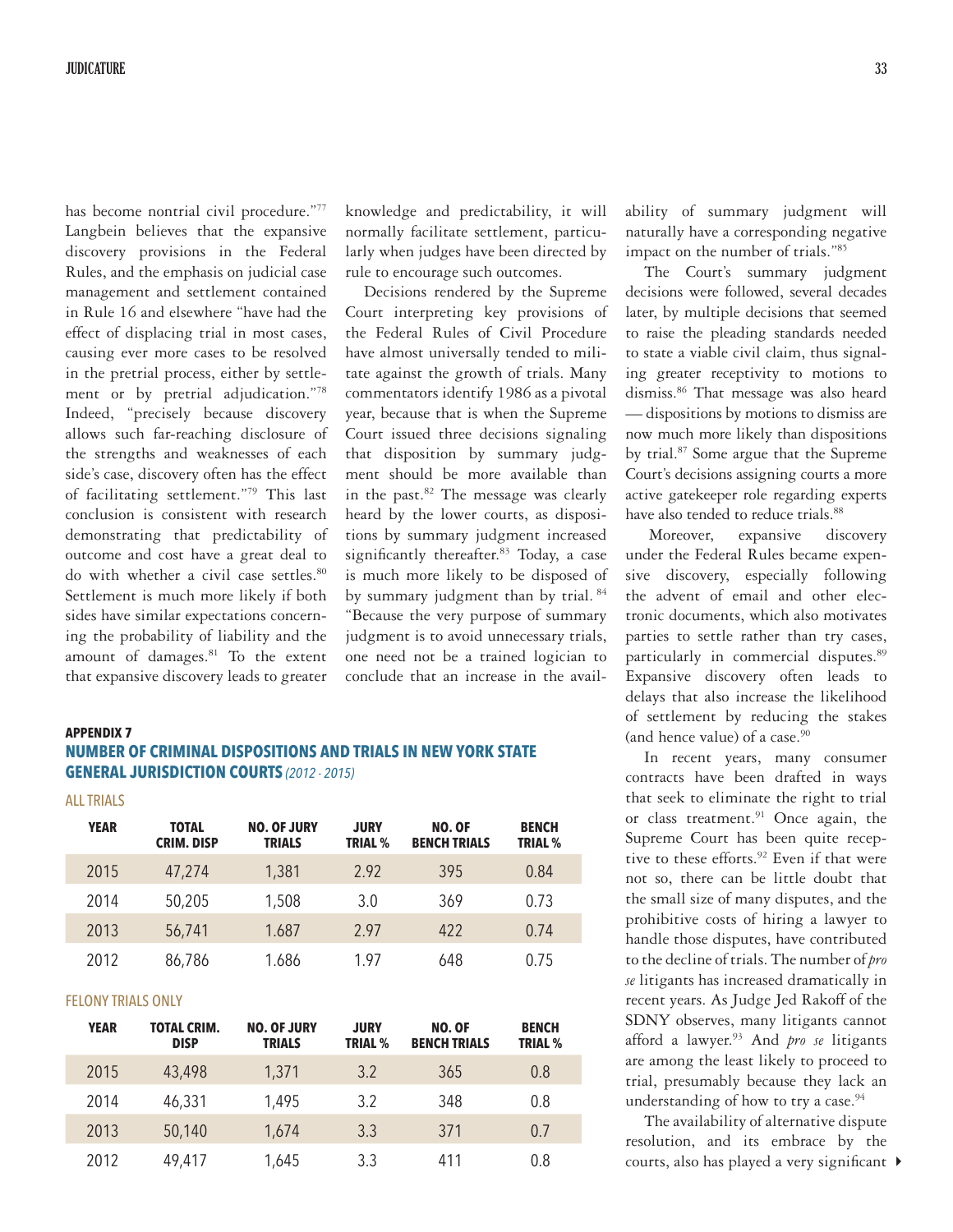role in the diminishing trial phenomenon.95 ADR gained traction just as the judiciary was being encouraged, by rule and otherwise, to become more involved in managing cases and controlling dockets. Inevitably, "managing cases" seems to translate into pushing settlements or other nonlitigated case resolutions.96

Also relevant to the disappearance of trials is the longstanding distrust of juries, particularly among corporate defendants.<sup>97</sup> Vanderbilt Law Professor Amanda Rose has suggested that in complex trials "the size of the potential liability, combined with the uncertainty of outcome, make trial simply too great a risk from the viewpoint of corporate defendants and those that advise them."98 Indeed, of the more than 4,300 securities class actions filed since 1995, only 15 (less than threetenths of one percent) have been tried to judgment.<sup>99</sup>

The prospect of punitive damages also leads defendants, especially corporations, to avoid trials.100 The outcome in *Pennzoil v. Texaco* made very clear to management and shareholders the dangers of "rolling the dice" in a large case with a punitive

damages claim. In *Pennzoil*, a Texas state court jury returned a verdict that was "twenty-five times greater than [trial counsel's] likely 'worst case scenario' and five times greater than [counsel's] estimated 'complete runaway.'"101 The need to bond the judgment forced the bankruptcy of one of the largest oil companies in the world and the loss of billions of dollars in shareholder value, even though the judgment was ultimately settled for a fraction of the original amount. But the lessons of that case, particularly for inside and outside counsel, will not be soon forgotten.

It is also important to recall that the completion of a trial does not necessarily conclude a case. Furthermore, cases that go to trial are much more likely to

ULTIMATELY, PARTIES DECIDE WHETHER, AND TO WHAT ENT, TRIALS ARE WORTH PURSUING COMPARED TO OTHER TYPES OF DISPOSITION. IN ALMOST ALL CASES, ISPUTES ARE NOW RESOLVED WITHOUT RESORTING **TRIAL BECAUSE** THAT IS WHAT THE PARTIES PREFER BASED ON ECONOMIC AND OTHER CONSIDERATIONS.

be appealed than those disposed of by other means.<sup>102</sup> So, if finality is important to a party, trial is not the preferred way to proceed.

There is a "self-perpetuating" and "self-fulfilling" feature to the disappearing trial.103 University of Wisconsin Law Professor Marc Galanter describes this phenomenon: "As lawyers who ascend into decision-making positions have less trial experience, the discomfort and risk of trials looms large in their decisions. Judges, too, accumulate less

experience and, in many cases, less appetite for trials."104

Thus, in a real sense, the more trials disappear, the less likely it is that they will reappear in the future<sup>105</sup> absent some sort of systemic change.<sup>106</sup> While

> there are certainly improvements that can be made to the trial process, thereby making it marginally more attractive, $107$ those changes seem unlikely to alter the prevailing landscape in a meaningful way. While changing the Rules of Civil Procedure might reverse the trend towards dispositions by motion, it would not deter those otherwise preferring to settle rather than proceed to trial.

> Many of the reasons trials have diminished in civil cases apply equally to criminal cases (e.g., cost considerations, risk elimination). But one cause unique to criminal cases is the introduction of sentencing guidelines and the rise of prosecutorial discretion. In the federal courts, these guidelines explicitly offer an incentive to avoid trial in the form of an offense level reduction for "acceptance of responsibility." Moreover, busy prosecutors are often willing, as part of the plea negotiating process, to agree to guideline levels lower

than would otherwise be the case. Judge Young reports that sentences following convictions at trial are five times larger than sentences received by those who plead guilty pursuant to a cooperation agreement with the government.<sup>108</sup> This disparity strongly motivates many criminal defendants to "cop a plea."109

#### **DOES IT MATTER?**

Some have suggested that the "disappearance of the American trial presents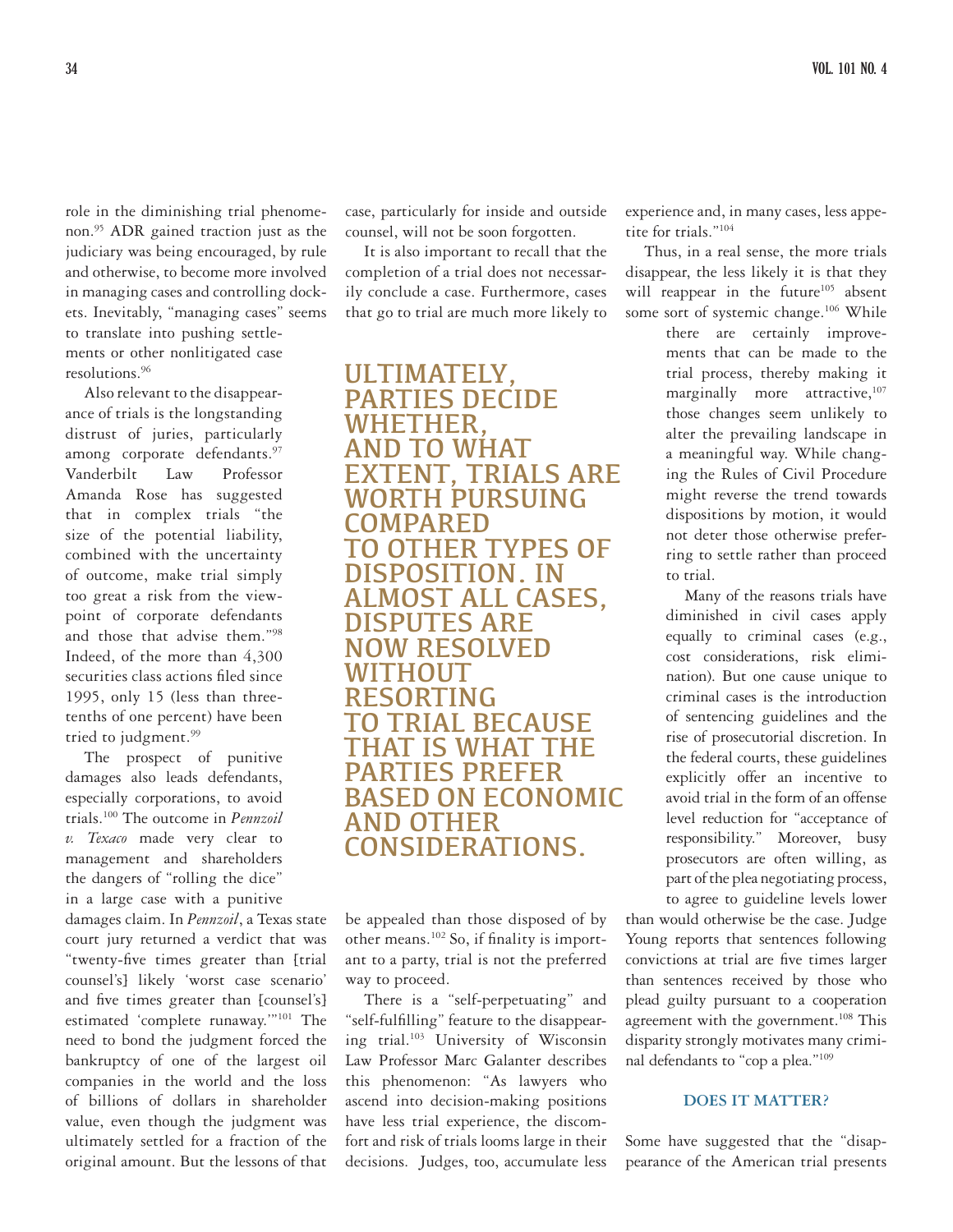a major crisis for the legal profession."110 But this assessment seems overstated. To be sure, the continuing disappearance of trials impacts those who actually try cases, aspire to do so, or provide trial support. However, that impact does not affect a significant percentage of the profession (and has not for quite some time, given the long-term trends). $^{111}$ While the lack of trials also poses questions about courthouse resource allocations, those sorts of issues can be addressed with greater planning.<sup>112</sup>

And, it is important to remember that while trials may be diminishing, the right to trial is not being eliminated, nor could it be, under the Sixth and Seventh amendments to the Constitution. The option of trial remains available to those who wish to make use of it (and who have not otherwise bargained it away, contractually or as part of a plea deal). Increasingly, though, litigants are choosing not to pursue a trial for many of the reasons mentioned above.

Some have suggested that trials, especially jury trials, perform a valuable role in a democracy, allowing for direct citizen participation and decisionmaking.113 For example, Northwestern Law Professor Robert Burns argues that the reduction in trials reduces "the space for effective speech," eliminates a source of public information, and abandons "an important vehicle for citizen self-governance."114 Even accepting all that, does anyone seriously believe that parties who do not want to go to trial should be forced to do so in order to promote greater democracy? And, while there may be some citizens who will be genuinely disappointed if they do not get a chance to serve on a jury, they may well be a distinct minority.<sup>115</sup>

Another weighty concern is how the disappearance of trials impacts the development of the law itself. There are several aspects to this issue. First, there

is the danger that law developed only through motions "will be arid, divorced from the full factual content that has in the past given our law life and the capacity to grow."116 Of course, conceding that the law may develop differently does not necessarily mean it will be less worthy in a qualitative sense. And once again, can the remedy really be to compel parties to pursue a path they otherwise are not inclined to follow? Second, the diminishing number of trials will no doubt produce less law relating to the types of issues that arise at trial. This, in turn, may lead to greater uncertainty about trial outcomes and substantive law.<sup>117</sup> To the risk-averse who walk corporate hallways, such a development might promote more, rather than fewer, settlements. Third, the lack of trials also means there are fewer actual verdicts to serve as markers or data points for valuing claims.<sup>118</sup> But, once again,



**JEFFREY Q. SMITH** is a Senior Counsel at Phillips Nizer LLP. He was previously a Partner and then a Senior Counsel at Morgan, Lewis & Bockius LLP. **GRANT R. MACQUEEN** is an Associate at Morgan, Lewis & Bockius LLP. The views expressed in this article are the authors' own, and

are not necessarily those of Morgan, Lewis & Bockius LLP or Phillips Nizer LLP. The authors thank the Hon. Denis R. Hurley, Jennifer Hurley McGay, and Michael S. Kraut for their thoughtful and constructive input. Any errors are solely the responsibility of the authors.

this is not a new development. Cases increasingly have been settled based on a "settlement market," rather than on actual verdicts. Whether such an approach produces optimal resolutions is a different (and far more complicated) question.<sup>119</sup> Ultimately, parties decide whether, and to what extent, trials are worth pursuing compared to other types of disposition. In almost all cases, disputes are now resolved without resorting to trial because that is what the parties prefer based on economic and other considerations. And that seems unlikely to change any time soon.

*This article, along with additional data, may be found on* Judicature's *website at*  **judicialstudies.duke.edu/judicature.**

- $1$  Trials were at one time "the central institution of the law." Robert P. Burns, *What Will We Lose If the Trial Vanishes?*, 37 Ohio N.U. L. Rev. 575, 578 (2011) [hereinafter Burns, *What Will We Lose*]. This unique status is evident in the text of the Constitution and the rules governing civil and criminal procedure. Indeed, "the entire structure of civil procedure has been built up as a path to an adversary trial." Robert P. Burns, *Advocacy in the Era of the Vanishing Trial*, 61 U. Kan. L. Rev. 893, 895 (2013) [hereinafter Burns, *Advocacy*].
- <sup>2</sup> Marc Galanter & Angela Frozena, POUND CIVIL JUSTICE INST., THE Continuing Decline of Civil Trials in AMERICAN COURTS 23 (2011) (stating that civil trial is "approaching extinction"); Burns, *What Will We Lose*, *supra* note 1, at 576 (arguing that "death" of trial "is not too strong a word"); Kevin M. Clermont & Theodore Eisenberg, Litigation Realities, 88 CORNELL L. Rev. 119, 142 (2002) (noting that "civil trial has all but disappeared").
- 4 v. Texaco*": Rational Bargaining and Agency* <sup>3</sup> *Civil Jury Trials in State and Federal Courts*, 6 Nat'l Ctr. St. Cts. 1, 1 (2007). Cases that are not voluntarily dismissed or resolved by motion are typically settled, when all parties "believe[] the value of doing so is superior to that of available alternatives." Stephen M. Bundy, *Commentary on "Understanding* Pennzoil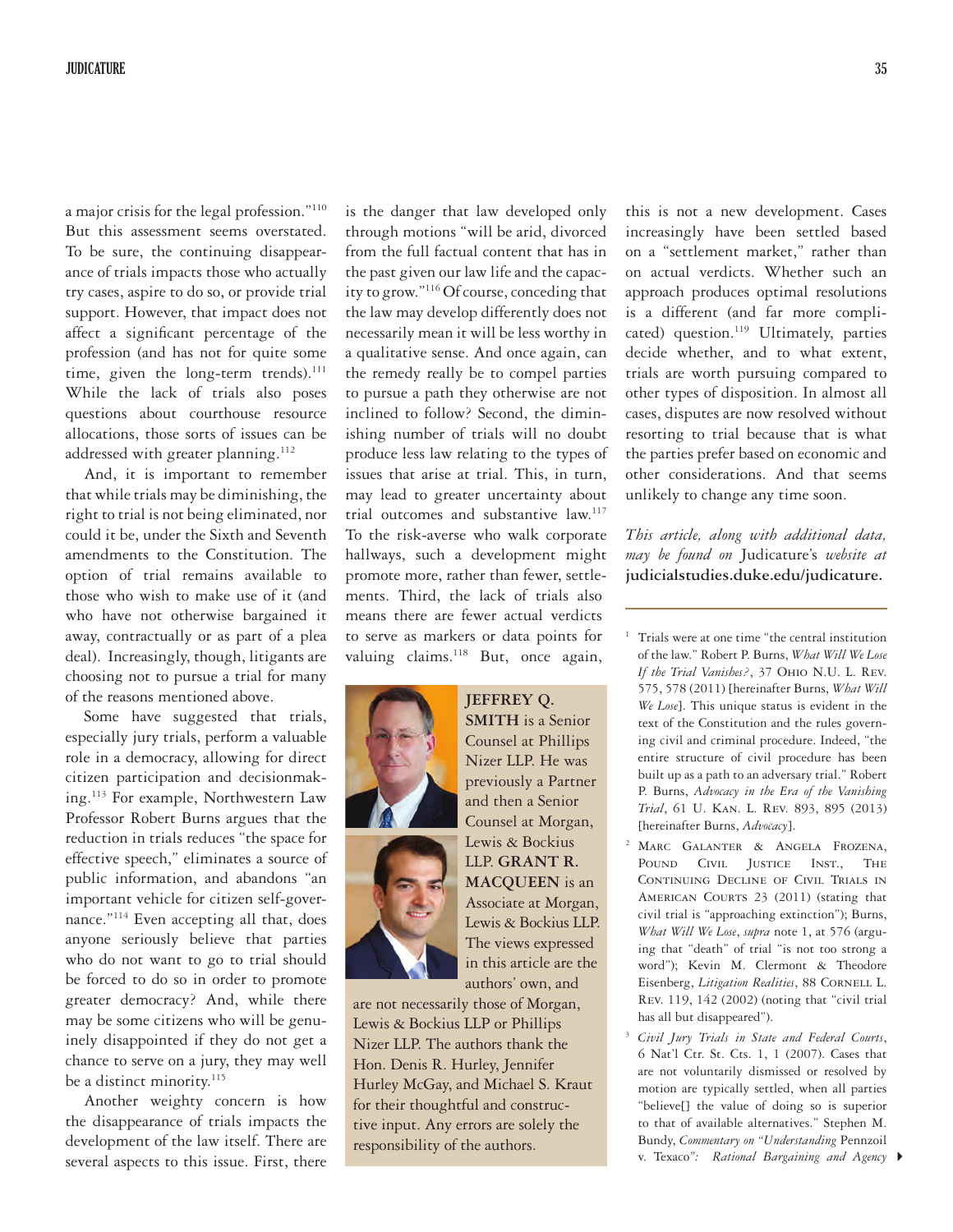*Problems*, 75 Va. L. Rev. 335, 337 (1989). Settlement is "the civil analogue of plea bargaining." Owen M. Fiss, *Against Settlement*, 93 Yale L.J. 1073, 1075 (1984). In civil cases, trials are most likely to occur when (1) the cost of trial is not large, (2) crucial facts remain uncertain, (3) the applicable law and standards of conduct are unclear or (4) at least one of the parties wants to secure a litigated judgment. Bundy, *supra*, at 338. Criminal cases are most likely to go to trial where there is a significant disagreement over the probability of convictions and when potential penalties are severe. William Landes, *An Economic Analysis of the Courts*, 14 J.L. & Econ. 61, 75 (1971).

- <sup>4</sup> It is ironic that "the trial shrinks institutionally at a time when law and legal institutions play a larger role in public consciousness — not least in the form of news coverage and fictional depictions of trials in television, movies and books." Galanter & Frozena, *supra* note 2, at 27. While there are many memorable films about trials such as *To Kill a Mockingbird*, *12 Angry Men*, and *My Cousin Vinny*, television writers and producers seem particularly enamored with trials. In addition to the enduring *Law and Order*, where more trials occur each season than most federal judges will preside over in a decade (*see infra*), new fictional shows in which trials play a prominent role include: *Chicago Justice*, *The Good Friend*, *How to Get Away with Murder*, *Doubt*, and the aptly-named, *Bull*.
- <sup>5</sup> Trials remain a frequent focus in literary fiction. Examples include *The Fix* by David Baldacci, *Testimony* by Scott Turow, and *Runaway Jury* by John Grisham.
- <sup>6</sup> While many publications appear oblivious to the disappearance of trials, some have identified and commented on the trend. *See, e.g.*, Benjamin Weiser, *Trial by Jury, A Hallowed American Right, Is Vanishing*, N.Y. Times (Aug. 7, 2016), https://www.nytimes. com/2016/08/08/nyregion/jury-trials-vanishand-justice-is-served-behind-closed-doors. html?mcubz= $0 & r=0$ . The trade press is more aware of the issue. *See* Erin Coe, *Can the Legal Industry Keep Trial Advocacy Alive?*, Law360 (Mar. 13, 2017), https://www.law360.com/ articles/899956. Media coverage of those trials that do occur is often extensive, especially high profile criminal cases and civil cases in which plaintiffs secure large judgments. *See* Marc Galanter, *The Hundred-Year Decline of Trials and the Thirty Years War*, 57 Stan. L. Rev. 1255, 1267 (2005); *see generally* Steven Garber, *Product Liability, Punitive Damages, Business*

*Decisions and Economic Outcomes*, 1998 Wis. L.  $R_{\text{EV}}$  237

- Recently retired Southern District of New York District Judge Shira Scheindlin observed that "trials are way, way down" and described the 27-story, 974,000-square-foot Moynihan courthouse in Manhattan as "quite dead." Debra Cassens Weiss, *Criminal Trials Have Become So Scarce That Federal Judge Had Only One in His 4 Years on the Bench*, A.B.A. J. (Aug. 11, 2016). Many federal judges have written extensively about the decrease in trials, including Jed S. Rakoff, Royal Furgeson, William S. Young, Patrick Higginbotham, Mark Bennett, and Patricia Wald. Those judges who worry the most about the disappearance of trials tend to be among the biggest supporters of the work done by juries. *See, e.g.*, Royal Furgeson, *Civil Jury Trials R.I.P.? Can It Actually Happen in America?*, 40 St. Mary's L.J. 795, 798–811 (2009).
- One court reporter in the Southern District of New York reports being unable to send her children to camp due to a lack of trial activity. Weiser, *supra* note 6.
- <sup>9</sup> Trial lawyer Stephen Susman is particularly committed to this topic, underwriting the Civil Jury Project at The New York University School of Law. Debra Cassens Weiss, *NYU Law School Will Research Decline in Civil Jury Trials with \$2M Gift*, A.B.A. J. (July 29, 2015). He despairs about the "empty hallways and dark courtrooms in most courthouses in the country." Stephen D. Susman, "Disappearing Civil Trials," Address at 35th Annual Conference of American Society of Trial Consultants (May 20, 2016), at 8.
- <sup>10</sup> While there are many distinguished academics who have written about diminishing trials, many of whom are cited here, the most prolific author is undoubtedly Professor Marc Galanter who, alone and with others, has made major contributions to the field.
- <sup>11</sup> This is not to say, of course, that differences do not exist. For example, criminal defendants remain more likely to proceed to trial than civil defendants. In federal court, there are more jury trials than bench trials, but the opposite is true in many state courts. In both federal and state courts, tort claims are more likely to go to trial than contract claims.
- <sup>12</sup> Galanter & Frozena, *supra* note 2, at 2.
- <sup>13</sup> Marc Galanter, *The Vanishing Trial: An Examination of Trials and Related Matters in Federal and State Courts*, 1 J. Empirical Legal STUD. 459, 464 (2004).
- <sup>14</sup> GALANTER & FROZENA, *supra* note 2, at 4,  $f_1g_2$ .
- <sup>15</sup> Galanter, *supra* note 13, at 461.
- <sup>16</sup> Figures on the number of trials are derived from Table C-4 of the Annual Reports of the Administrative Office of the U.S. Courts [hereinafter, Annual Reports of the A.O.].
- <sup>17</sup> GALANTER & FROZENA, *supra* note 2, at 23.
- <sup>18</sup> Jed S. Rakoff, *Why Innocent People Plead Guilty*, N.Y. Rev. Books (Nov. 20, 2014). http:// www.nybooks.com/articles/2014/11/20/ why-innocent-people-plead-guilty/.

- <sup>20</sup> Annual Reports of the A.O., tbl.D-4.
- <sup>21</sup> William G. Young, *Vanishing Trials, Vanishing*  Juries, Vanishing Constitution, 40 SUFFOLK U. L. Rev. 67, 76 (2006).
- <sup>22</sup> Marc Galanter, *A World Without Trials*, 2006 J. DISP. RESOL. 7, 9 (estimating that 98 percent of trials take place in state courts); Brian J. Ostrum et al., *Examining Trial Trends in State Courts: 1976-2002*, 1 J. Empirical Legal STUD. 755, 757 (2004) (finding state courts of general jurisdiction resolve 28 times as many civil cases and 82 times as many criminal cases as in the federal courts).
- <sup>23</sup> *See, e.g.*, Jed S. Rakoff, *Why You Won't Get Your Day In Court*, N.Y. Rev. Books (Nov. 24, 2016) http://www.nybooks.com/ articles/2016/11/24/why-you-wont-get-yourday-in-court/ (noting that "fewer than 1 percent" of state court cases go to trial).
- <sup>24</sup> Galanter, *supra* note 13, at 507, tbl.4.
- <sup>25</sup> *Id.* at 512 tbl.7.
- <sup>26</sup> Ostrum et al., *supra* note 22, at 768.
- <sup>27</sup> *Id.* at 771–72.
- <sup>28</sup> *See* Susman, *supra* note 9, at 5.
- <sup>29</sup> *See* Galanter, *supra* note 22, at 7–8 n.1; *see generally* Herbert M. Kritzer, *The Trials and Tribulations of Counting "Trials*,*"* 62 DePaul L. Rev. 415 (2013).
- <sup>30</sup> Kritzer, *supra* note 29, at 423.
- <sup>31</sup> Commentators have called this definition a "linguistic sleight of hand," emphasizing that it overstates the number of "actual trials" by "as much as one-third." Jordan M. Singer & William G. Young, *Measuring Bench Presence: Federal District Judges in the Courtroom, 2008- 2012*, 118 Penn St. L. Rev. 243, 254–55 (2013).
- <sup>32</sup> For example, a civil case might have both a "*Daubert*" trial and a merits trial. Similarly, a criminal case might have a motion to suppress

<sup>19</sup> *Id.*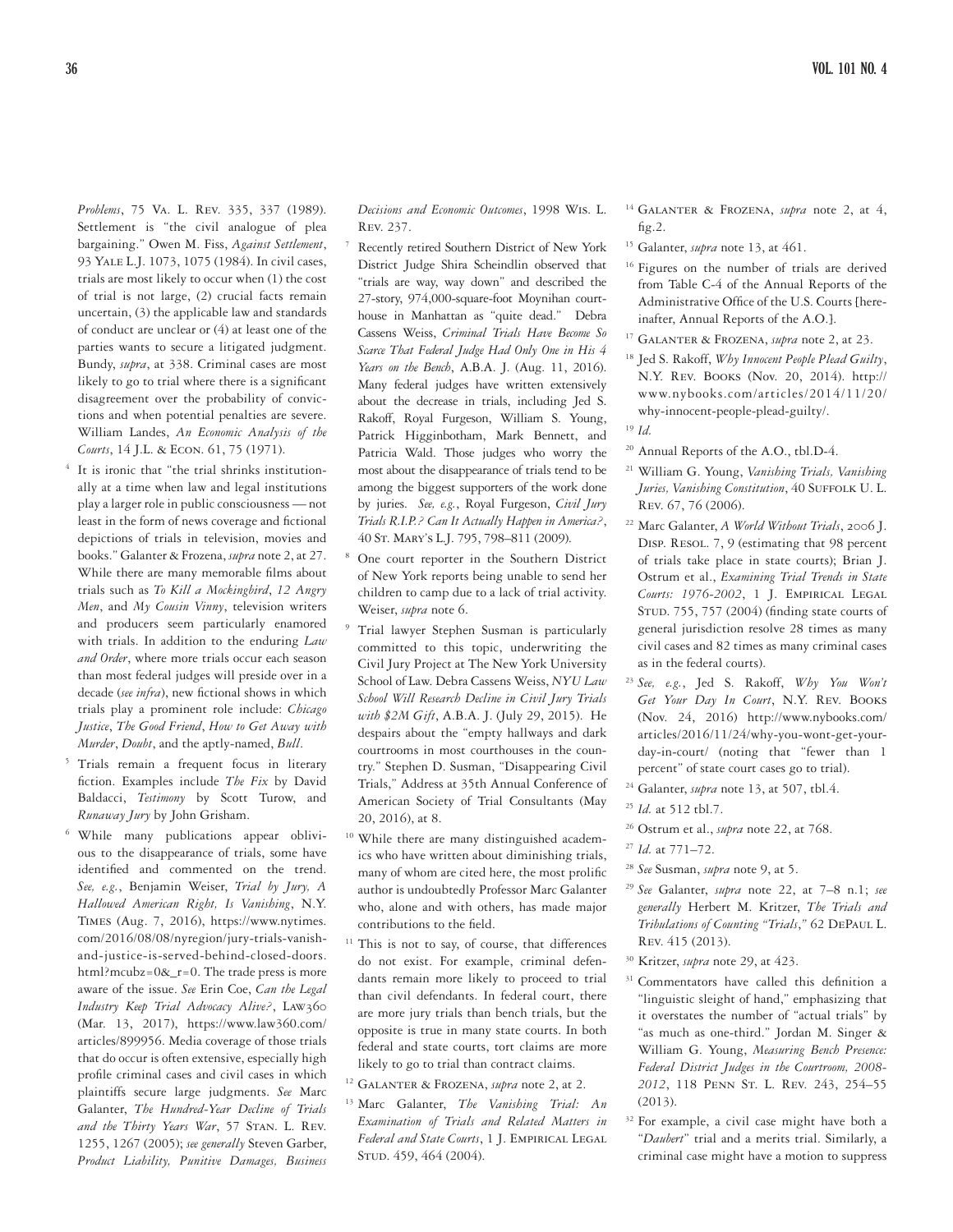trial, a liability trial, and a sentencing trial.

- <sup>33</sup> Another problem with the federal statistics is a lack of consistency and continuity in how terms are defined and what they measure.
- <sup>34</sup> Galanter, *supra* note 22, at 7 n.1.
- <sup>35</sup> Burns, *What Will We Lose*, *supra* note 1, at 577.
- <sup>36</sup> There are comprehensive, readily available data concerning federal court dispositions beginning in 1962. Much of the historical data were assembled by Professor Galanter as part of the Vanishing Trials Project of the ABA Litigation Section. They can be found in various tables and appendices included in *The Vanishing Trial*, *supra* note 13.
- $37$  There were more bench trials  $(3,037)$  than jury trials (2,765). This pattern continued until 1987 when, for the first time, jury trials exceeded bench trials. Today, civil jury trials occur twice as frequently as bench trials, which have constituted less than 1 percent of total civil dispositions every year since 1998. The growth of alternate dispute resolution providers, many of whom include well respected former judges who can be consensually selected by the parties, likely impacted the continuing demand for bench trials.
- $38$  There were more jury trials (2,710) than bench trials (2,387) in criminal cases; this has been true in each successive year, although the differential has grown over time.
- <sup>39</sup> Galanter, *supra* note 13, at 532 tbl.A-1, 534 tbl.A-2.
- <sup>40</sup> *Id.*, at 554, tbl.A-17.
- 41 Annual Reports of the A.O., tbl.T-1 (9/30/97, 9/30/05, 9/30/16).
- <sup>42</sup> *Id.* at tbls.T-1 & T-4.
- <sup>43</sup> *Id.* at tbls.T-1 & T-4.
- <sup>44</sup> *Id.* at tbl.T-1.
- <sup>45</sup> *Id.* at tbl.T-1.
- <sup>46</sup> *Id.* at tbl.C-4.
- <sup>47</sup> *Id.* at tbl.C-4.
- <sup>48</sup> *Id.* at tbl.D-4. For example, in 2002 the cases of 78,835 criminal defendants were resolved. A jury trial occurred in 2,671 of the cases (3.4 percent). In 2016 the cases of 77,318 criminal defendants were resolved. A jury trial occurred in 1,627 cases (2.1 percent). The absolute decrease in criminal trials during this shorter period was 39 percent.
- 49 Due to mid-trial settlement, an unknown number of those juries did not end up ever reaching a verdict.
- <sup>50</sup> Susman, *supra* note 9, at 5.
- <sup>51</sup> *Id.*
- <sup>52</sup> *Id*. at 6.
- <sup>53</sup> *Id.* There are also far fewer lengthy trials than in the past. For example, in 1990 there were 195 federal trials that lasted at least 20 days. In 2016, there were just 48 trials that lasted 20 days or longer, a 75 percent decrease. Similar decreases were observed for trials lasting 10 to 19 days (636 versus 284, 55 percent decrease) and those lasting 4 to 9 days (4086 versus 1777, 57 percent decrease). Annual Reports of the A.O., tbl.T-2.
- <sup>54</sup> Singer & Young, *supra* note 31, at 258–78.
- <sup>55</sup> *Id.* at 259. Between 2008 and 2013, district court judges "spent less than two hours a day on average in the courtroom, or about 423 hours of open court proceedings per active district judge." Judith Resnick, *Diffusing Disputes: The Public in the Private of Arbitration, the Private in Courts, and the Erasure of Rights*, 124 Yale L.J. 2804, 2935 (2015) (quotation omitted). The most active district, the Eastern District of California, reported 736 hours per district court judge per year.
- <sup>56</sup> Singer & Young, *supra* note 31, at 247.
- <sup>57</sup> These trial statistics are inflated because they do not reflect the contribution of senior judges who play an important and increasing role in the district courts. In 1980, there were only 80 senior judges, one for every 4.8 active judges. Since 1990 the number of senior district court judges has increased by 97 percent. In 2002, there were 285 senior judges, one for every 2.2 active judges. In 2015, there were 319 senior judges, one for every 2.1 active judges. In 13 districts, senior judges outnumber active judges, and as a group they represent 30 percent of total trial court capacity. Annual Reports of the A.O., tbl.1.1.
- <sup>58</sup> Many judges regret being "in chambers all day long." Weiser, *supra* note 6.
- <sup>59</sup> *See* Galanter & Frozena, *supra* note 2, at 11. In 2016, prisoner petitions were 13 percent of all civil trials. *See* Annual Reports of the A.O., tbl.C-4.
- <sup>60</sup> *See, e.g.*, Sindhu Sundar, *'Judicial Emergencies' Near Breaking Point As Nominees Languish In Congress*, LAW360.com (Nov. 28, 2016) ("SDNY bench . . . work[s] 10-hour-a-day schedules for 6 1/2 days a week").
- <sup>61</sup> Indeed, at one-time senior judges in the EDNY carried higher caseloads than the active judges. Hon. Frederic Block, *Senior Status: An "Active" Senior Judge Corrects Some Misunderstandings*, 92 Cornell L. Rev. 533, 540 (2007).
- <sup>62</sup> *See* Appendix 3. Although the overall trend is evident, there is significant year-to-year variability in data, especially in the SDNY, with this particular metric.
- <sup>63</sup> If anything, these districts appear to have experienced an even greater reduction in trials than the national average. One judge in the SDNY reports presiding over only one criminal trial in four years. Weiser, *supra* note 6.
- <sup>64</sup> Annual Reports of the A.O., tbl.T-1. During the period 2010–2014, there were more civil jury trials conducted every year in the EDNY than the SDNY. Likewise, during the period 2009-2011, there were more criminal jury trials conducted every year in the EDNY than in the SDNY.
- <sup>65</sup> Annual Reports of the A.O., tbl.J-2.
- <sup>66</sup> *See* Annual Reports of the A.O., tbl.J-2. Nationwide, senior judges appear to reduce their workloads by 50 percent. Block, *supra* note 61, at 545. But, in the EDNY, senior judges have carried a greater share of cases than active judges during some reporting periods. *Id.* at 540.
- <sup>67</sup> Singer & Young, *supra* note 31, at 263 tbl.2.
- <sup>68</sup> Once again, these figures are somewhat overstated because they fail to account for the efforts of senior judges, many of whom remain fully engaged despite having assumed a new status. *See supra* note 31.
- <sup>69</sup> Singer & Young, *supra* note 31, at 266, tbl.3 (providing that the judges in the Second Circuit record an average of 612.53 hours and the judges in the next highest circuit, the Seventh Circuit, average 476.07 hours).
- $70$  Eighty percent of the plaintiffs in civil cases are individuals. Fifty percent of the defendants in civil cases are individuals.
- <sup>71</sup> Roughly 60 percent of all state court trials involve tort claims, and 90 percent of these trials are decided by juries. The prevalence of jury trials is particularly pronounced in employment discrimination (91 percent) and medical malpractice (99 percent) cases. Plaintiffs' tendency to prefer jury trials is somewhat surprising given that they actually prevail more often in bench trials (66 percent) than jury trials (53 percent). Lynn Langton & Thomas H. Cohen, *Civil Bench and Jury Trials in State Courts, 2005*, Bureau Just. STAT. SPECIAL REP. 2 (Oct. 2008) (rev. Apr. 9, 2009), https://www.bjs.gov/content/pub/ pdf/cbjtsc05.pdf. A partial explanation may be found in the fact that, on average, juries give larger awards in all types of cases. *Id.*

 $\blacktriangleright$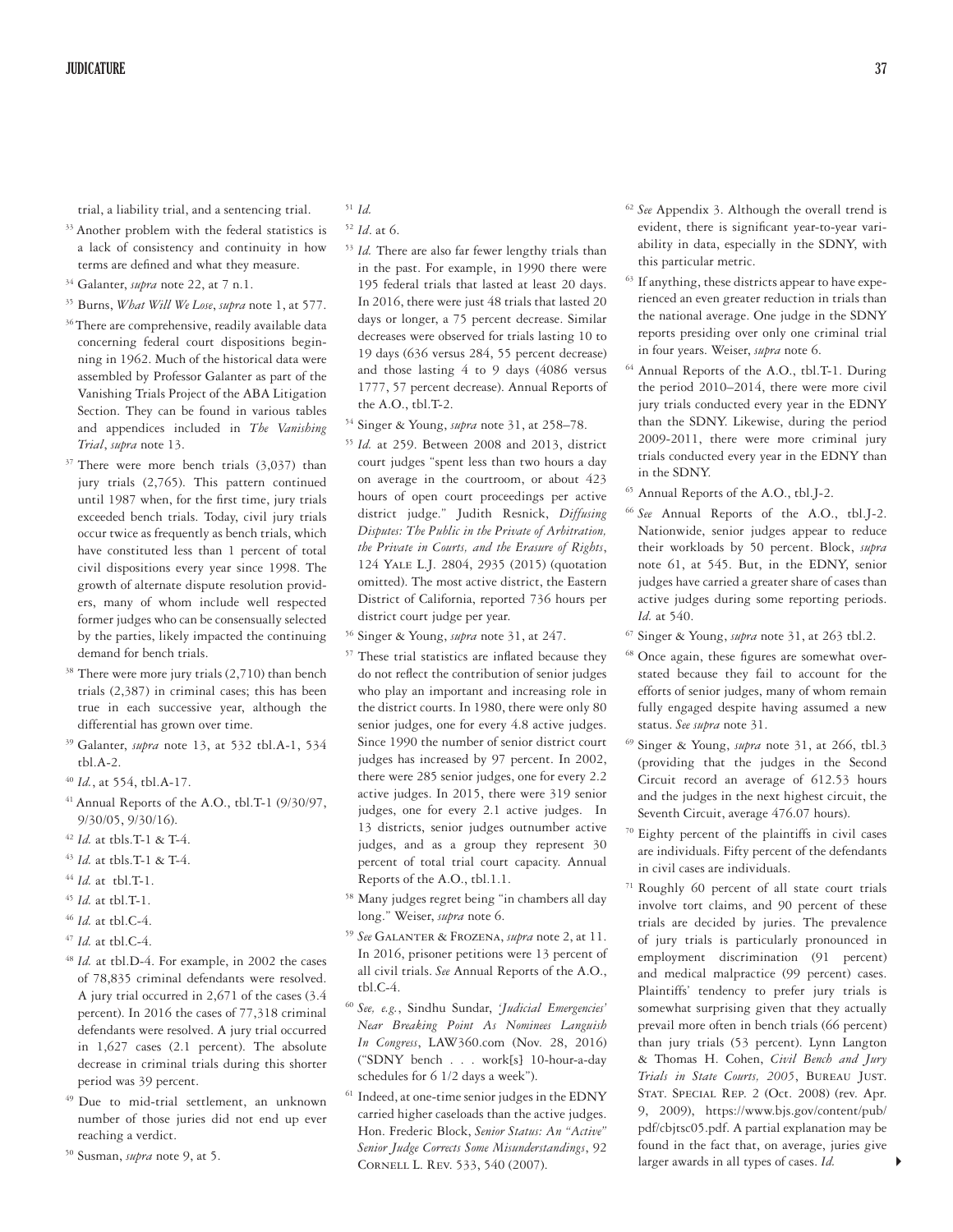- <sup>72</sup> *See* Landes, *supra* note 3, at 99.
- <sup>73</sup> *See* National Center for State Courts, *2012 Civil Caseloads – Trial Courts*, http://www. ncsc.org/Sitecore/Content/Microsites/PopUp/ Home/CSP/CSP\_Intro (last visited Nov. 10, 2017).
- <sup>74</sup> More recent data on total civil dispositions are not available. However, the data for tort cases in 2013, 2014, and 2015 indicate jury trial rates of 2.7 percent, 3 percent, and 2.5 percent, respectively.
- <sup>75</sup> John H. Langbein, *The Disappearance of Civil Trial in the United States*, 122 Yale L.J. 522, 569 (2012).
- <sup>76</sup> *See, e.g.*, Arthur R. Miller, *The Pretrial Rush to Judgment: Are the "Litigation Explosion," "Liability Crisis," and Efficiency Clichés Eroding Our Day in Court and Jury Trial Commitments?*, 78 N.Y.U. L. Rev. 982 (2003).
- <sup>77</sup> Langbein, *supra* note 75, at 526. Thus, the rules of procedure provide a path to a trial that almost never occurs.
- <sup>78</sup> *Id.*
- <sup>79</sup> *Id.* at 548; *accord* Robert H. Mnookin & Robert B. Wilson, *Rational Bargaining and Market Efficiency: Understanding* Pennzoil v. Texaco, 75 Va. L. Rev. 295, 295 (1989) ("[R]ules and procedures used inside the court [affect] bargains reached outside the court[.]").
- <sup>80</sup> George L. Priest & Benjamin Klein, *The Selection*  of Disputes for Litigation, 13 J. LEGAL STUD. 1, 3–6 (1984) (well developed law promotes settlement). Conversely, "an increase in uncertainty is likely to reduce the probability of a settlement." Richard A. Posner, *An Economic Approach to Legal Procedure and Judicial Administration*, 2 J. Legal STUD. 399, 421 (1973).
- <sup>81</sup> *See, e.g.*, Landes, *supra* note 3, at 101.
- <sup>82</sup> *See Celotex Corp. v. Catrett*, 477 U. S. 317 (1986); *Matsushita Elec. Indus. Co. v. Zenith Radio Corp.*, 475 U. S. 574 (1986); *Anderson v. Liberty Lobby, Inc.*, 477 U.S. 242 (1986).
- <sup>83</sup> *See, e.g.*, Janet Cooper Alexander, *Do the Merits Matter? A Study of Settlements in Securities Class Actions*, 43 Stan. L. Rev. 497, 527 (1991) ("The Supreme Court's 1986 trilogy of summary judgment cases is widely viewed as having made summary judgment more readily available . . . ."); Burns, *What Will We Lose*, *supra* note 1, at 577 (citing study of six district courts that found that "in 1975 twice as many civil cases were resolved after trial than by summary judgment; by 2000 . . . three times as many cases were resolved by summary judgment than by trial").
- <sup>84</sup> *Id.*
- <sup>85</sup> Martin H. Redish, *Summary Judgment and the Vanishing Trial: Implications of the Litigation Matrix*, 57 Stan. L. Rev. 1329, 1335 (2005); *accord* Miller, *supra* note 76. According to one study, when summary judgment motions are denied, 25 percent of the cases settle within a month and 40 percent settle within 90 days. Singer & Young, *supra* note 31, at 277.
- <sup>86</sup> *See Ashcroft v. Iqbal*, 556 U.S. 662 (2009); *Bell Atlantic Corp. v. Twombly*, 550 U.S. 544 (2007).
- <sup>87</sup> *See* Annual Reports of the A.O., tbl.C-4; *see also* Miller, *supra* note 76, at 984.
- <sup>88</sup> Hon. Jennifer Walker Elrod, *Is The Jury Still Out?: A Case for the Continued Viability of the American Jury*, 44 Tex. Tech. L. Rev. 303, 318 (2012).
- <sup>89</sup> John H. Beisner, *Discovering a Better Way: The Need for Effective Civil Litigation Reform*, 60 Duke L.J. 547, 556, 564 (2010) (noting that the drafters of the Federal Rules in 1938 believed that liberal pretrial discovery would "reduce litigation costs" but that electronic discovery "significantly increased the volume and cost of discovery"); Rakoff, *supra* note 23.
- <sup>90</sup> Posner, *supra* note 80, at 420.
- <sup>91</sup> *See generally* Resnick, *supra* note 55; Young *supra* note 21, at 77–78.
- <sup>92</sup> In *AT&T Mobility LLC v. Concepcion*, 563 U.S. 333 (2011), the Supreme Court upheld arbitration clauses in consumer contracts waiving the right to bring class action claims. The case has been widely criticized by academics and members of the judiciary. *See, e.g.*, Resnick, *supra* note 55.
- <sup>93</sup> Rakoff, *supra* note 23.
- <sup>94</sup> Judge Rakoff reports that "today as many as two thirds of all individual civil litigants in state trial courts are representing themselves, without a lawyer." Rakoff, *supra* note 23.
- <sup>95</sup> *See generally* Resnick, *supra* note 55.
- <sup>96</sup> Judge Mark W. Bennett has suggested that "federal trial court judges place far too much pressure far too often on litigants and lawyers to settle their cases," thereby resulting in the "vanishing civil jury trial." *See* Hon. Mark W. Bennett, *Judges' Views on Vanishing Civil Trials*, 88 Judicature 306, 308 (2005).
- <sup>97</sup> Elrod, *supra* note 88, at 318. There continues to be much debate about the competence of juries. *See, e.g.*, Amanda M. Rose, *The "Reasonable Investor" of Federal Securities Law: Insights from Tort Law's "Reasonable Person" & Suggested Reforms* 13 (Vanderbilt Law Research

Paper No. 17-05, 2016) (arguing that "lay juries are poorly equipped to judge the reasonableness of conduct [in certain types of cases] because they lack relevant personal experiences or background social norms upon which to draw"). Studies have shown that "judges agree with jury verdicts roughly 75% to 80% of the time." Brian H. Bornstein & Edie Greene, *Jury Decision Making: Implications for and from*  Psychology, 20 CURRENT DIRECTIONS PSYCHOL. Sci. 63, 64 (2011); *see also* Theodore Eisenberg et al., *Judge-Jury Agreement in Criminal Cases: A Partial Replication of Kalven and Zeisel's* The American Jury, 2 J. EMPIRICAL LEGAL STUD. 171 (2005). But, research also "finds that juries treat corporate actors differently" by "setting higher standards for corporate and professional behavior." Valerie P. Hans & Neil Vidmar, The Verdict on Juries, 91 JUDICATURE 226, 227 (2008); *see also* Shari Seidman Diamond & Jessica M. Salerno, *Empirical Analysis of Juries in Tort Cases*, *in* Research Handbook on the ECONOMICS OF TORTS 414, 427-29 (Jennifer Arlen ed., 2013). That may be why many law firm engagement agreements specify alternative dispute resolution rather than resolution in court, much less by a jury.

- Rose, *supra* note 97, at 34 n.131. In large cases, "small differences in the parties' expected outcomes produce large disparities in the expected value of the claim." Bundy, *supra* note 3, at 338. A number of courts have observed that granting class certification in cases involving large potential damages creates a situation where defendants must "stake their companies on the outcome of a single jury trial, or be forced by fear of the risk of bankruptcy to settle even if they have no legal liability." *In re Rhone-Poulene Rorer Inc.*, 51 F. 3d 1293, 1299 (7th Cir. 1995).
- <sup>99</sup> Of course, "stakes in securities class actions are dramatically higher than the stakes in traditional tort cases." Rose, *supra* note 97, at 46.
- 100While the Supreme Court has clarified the law relating to punitive damage in some respects, the Court has declined to provide specific constitutional limitations or to establish any sort of formula for determining permissible punitive damages. *See, e.g.*, *State Farm Mut. Ins. v. Campbell*, 538 U.S. 408 (2003); *BMW of N. Am., Inc. v. Gore*, 517 U.S. 559 (1996). The Court has stated, however, that "single-digit multipliers are more likely to comport with due process" and that "when compensatory damages are substantial, then a lesser ratio" may be more appropriate. *State Farm*, 538 U.S. at 425.